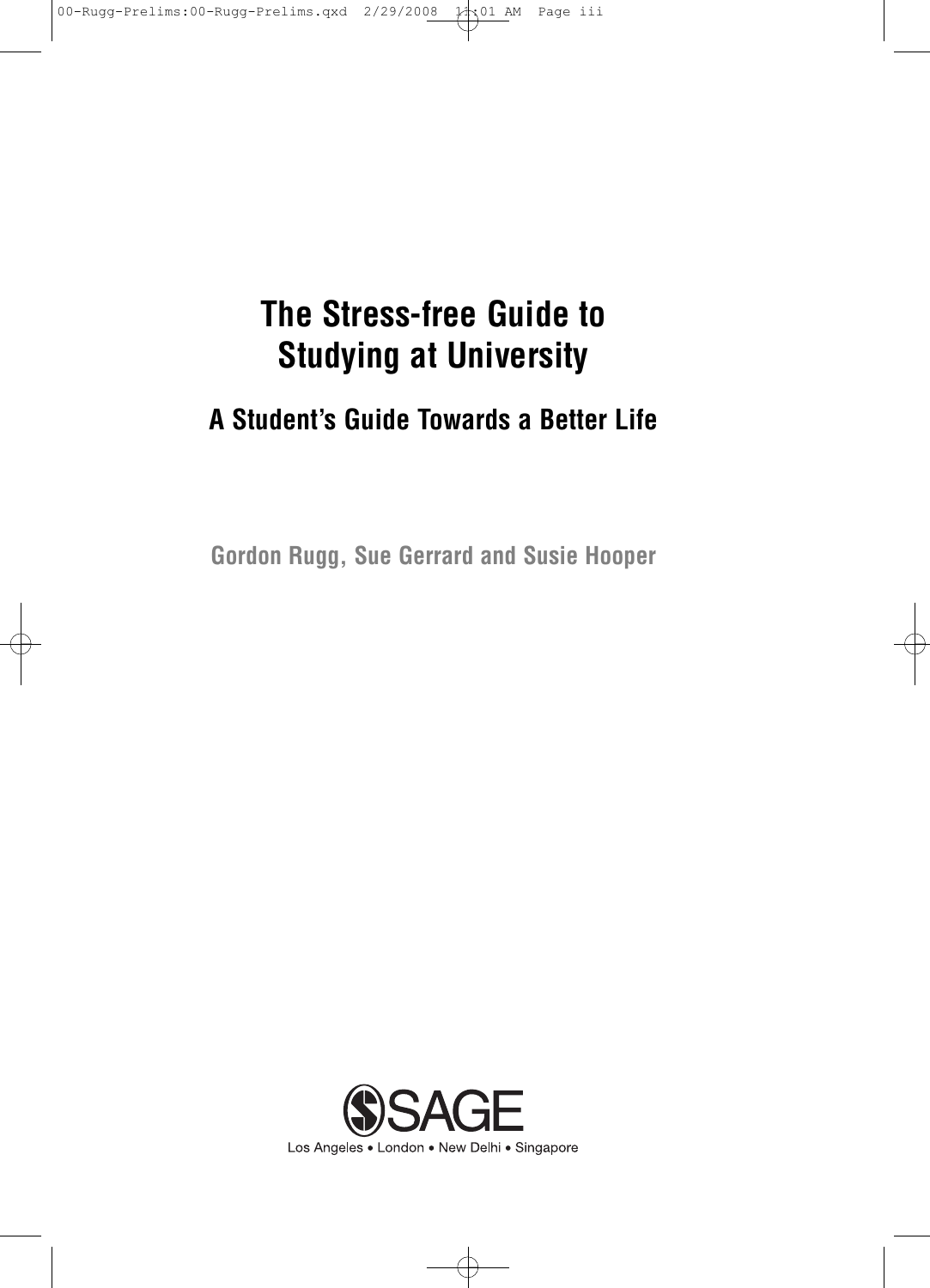© Gordon Rugg, Sue Gerrard and Susie Hooper 2008

First published 2008

Apart from any fair dealing for the purposes of research or private study, or criticism or review, as permitted under the Copyright, Designs and Patents Act, 1988, this publication may be reproduced, stored or transmitted in any form, or by any means, only with the prior permission in writing of the publishers, or in the case of reprographic reproduction, in accordance with the terms of licences issued by the Copyright Licensing Agency. Enquiries concerning reproduction outside those terms should be sent to the publishers.

SAGE Publications Ltd 1 Oliver's Yard 55 City Road London EC1Y 1SP

SAGE Publications Inc. 2455 Teller Road Thousand Oaks, California 91320

SAGE Publications India Pvt Ltd B 1/I 1 Mohan Cooperative Industrial Area Mathura Road, Post Bag 7 New Delhi 110 044

SAGE Publications Asia-Pacific Pte Ltd 33 Pekin Street #02-01 Far East Square Singapore 048763

#### **Library of Congress Control Number: 2007932196**

#### **British Library Cataloguing in Publication data**

A catalogue record for this book is available from the British Library

ISBN 978-1-4129-4492-2 ISBN 978-1-4129-4493-9 (pbk)

Typeset by C&M Digital Pvt Ltd, Chennai, India Printed in Great Britain by The Cromwell Press Ltd, Trowbridge, Wiltshire Printed on paper from sustainable resources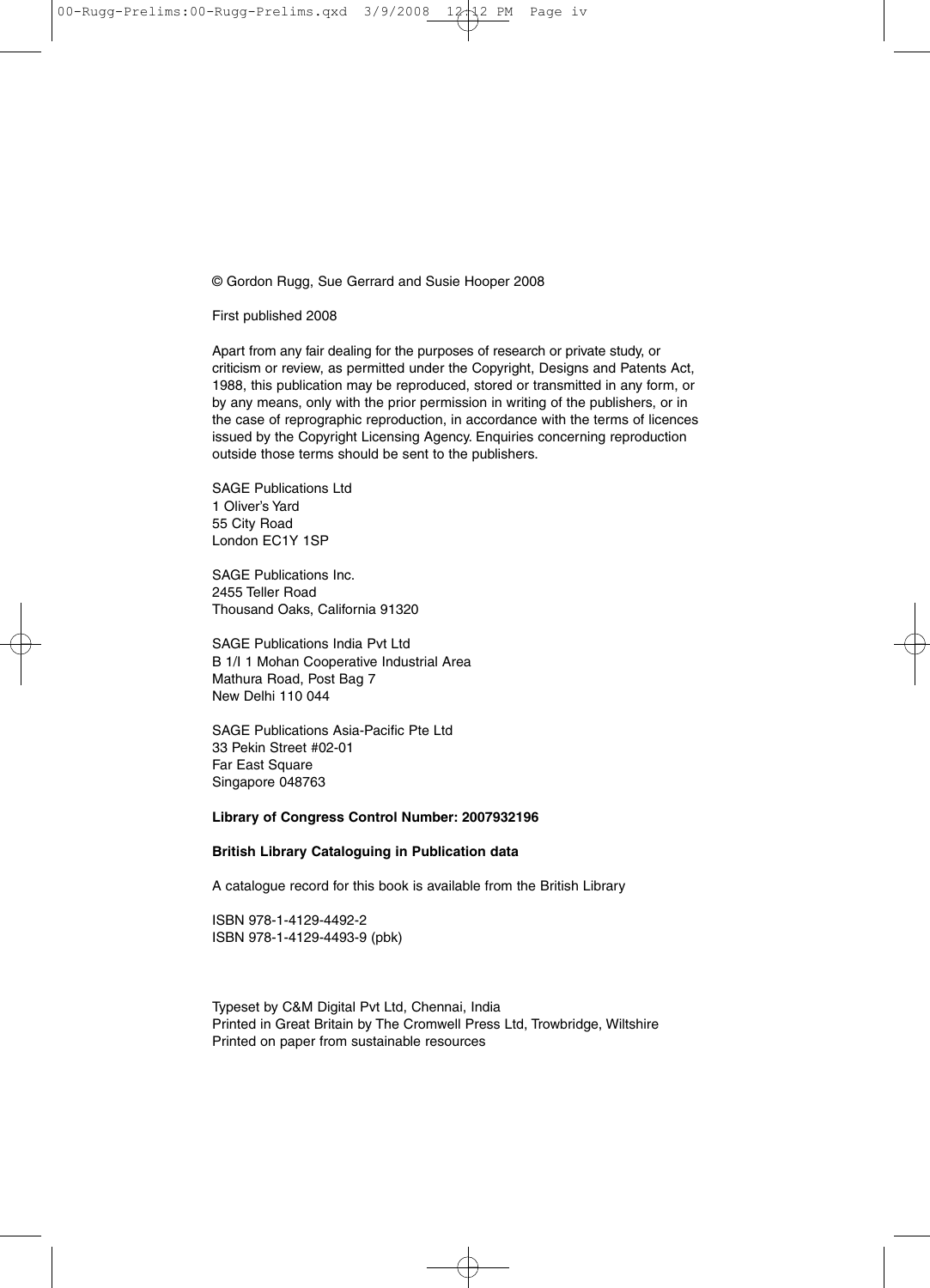**3**

# **Leaving home and starting university**

**(or, Alone at last – rejoice or weep?)**

**Choosing your university and course with minimal stress. Preparing to leave home and start university. Packing, travel to university, and week zero. The first two weeks; academic, emotional and social issues to expect. Resource location and forward planning.**

# **KNOWING WHERE YOU'RE GOING**

There are plenty of sources of stress for would-be students before they even know which university they're going to. These might be well in the past by the time you read this book, but we're assuming that some readers will be given a copy by loving friends and relations while still at school, hence the inclusion of this section. Here are some classic early stressors.

- Should I be going to university in the first place?
- Which university should I go to (and does it make any difference)?
- What if I choose the wrong university?
- What if I choose the wrong course?
- What if I hate it?

We'll tackle the first question first – whether you should be going to university in the first place. Imagine that someone tells you 'Yes, you should go to university' or 'No, you shouldn't go.' Would you simply believe that? Probably not, and for good reasons; how could anyone possibly be completely sure of the answer to such a question? A better pair of starting questions would be; 'Is there any significant reason that I should not go to university?' and 'Is there any significant reason that I should go to university?' If you want a career as an architect or a doctor, for instance, then it's pretty clear that you'll need to go to university at some point. Conversely, if you've failed every exam you've sat in the last five years, then trying to go to university would probably be a bad idea. It's also worth thinking about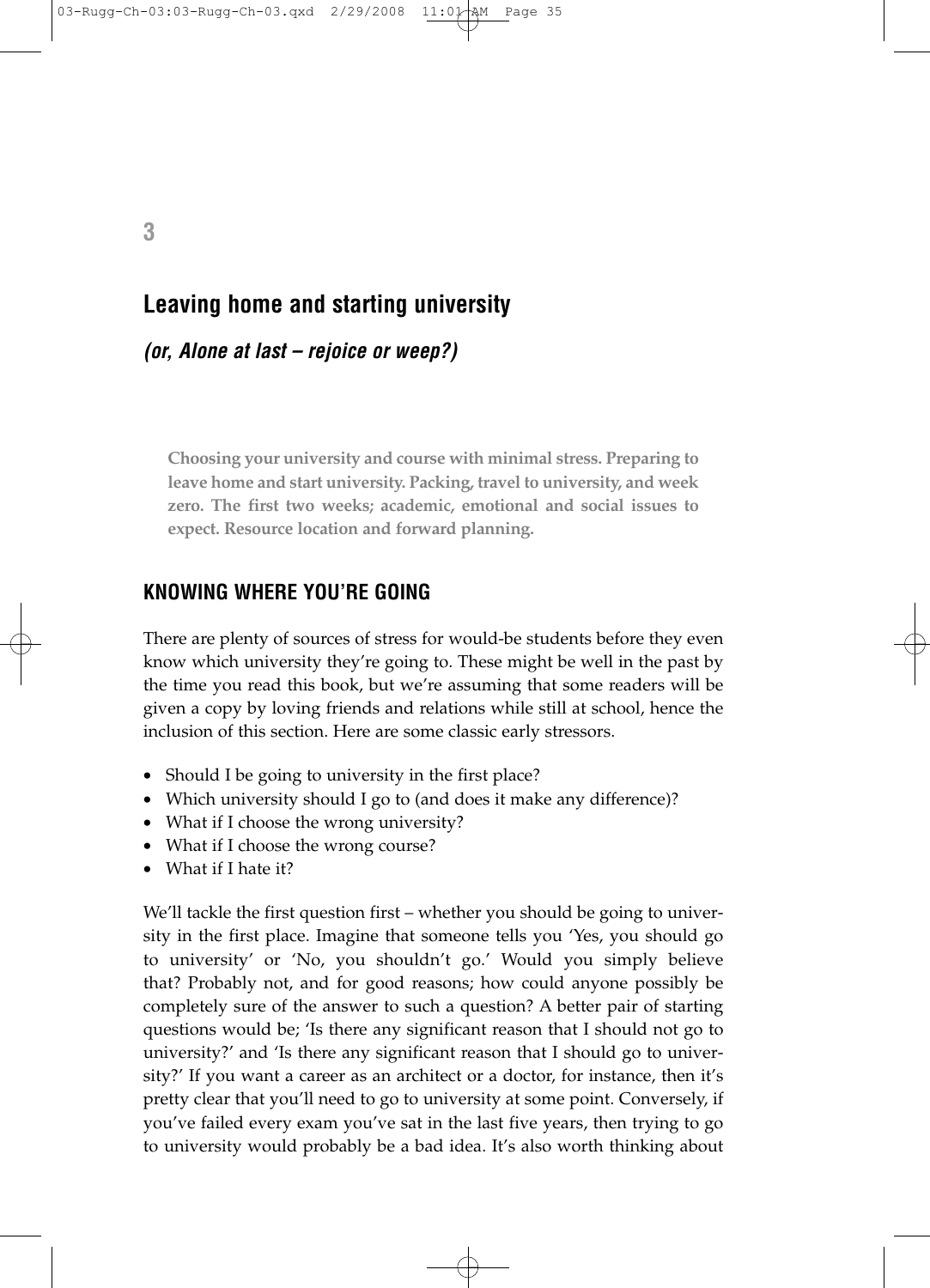whether university is the best route to where you want to be, and whether another type of further education might be a better choice – it's a different route, with a different goal, not a second-best for those who can't get into university. This book is written with university students in mind, but that's just for focus, not because of snobbishness about non-university routes.

If you decide that university really is what you want to do, then there's the issue of when to go. You don't have to go straight from school; many students take a gap year between school and university. There are some significant advantages in this strategy. For instance, the gap year can give you more confidence, more experience of the world, and more idea of what you want to do with your life, depending on what you do in that year; it might also allow you to save some money to help you financially through your degree, and might bring you into contact with potential employers for when you finish university, not to mention a set of friends outside your university life. If your gap year turns out to be grim, this can fill you with a steely resolve to go to university, make the most of it, and go on to something much better. For one outstanding student we know, the key motivating factor was a desire never to work again on the night shift in the local pie factory. One risk to beware involves gap years which are okay, but not very wonderful; if you're in a mediocre job, then it's easy to slip into a rut, and never quite get round to breaking out of it (for example by going to university and looking for a job which is positively enjoyable). It's possible to go to university at any point in life, not just after a gap year; many people do part-time degrees or full-time degrees when in middle age (see Chapter 10 for more about this). It's worth remembering this option if you end up with problematic exam results; if you really want to go to university, there are second chances later in life.

The next set of questions involves choice of university and choice of course. You might find it useful to work through the tips about decisionmaking in Chapter 2. At the end, though, you'll still probably have niggling uncertainties. It's worth bearing in mind that all British universities and courses go through a long, detailed and painstaking process of quality and control and accreditation to ensure that they're of an acceptable standard – wherever you go, whatever course you do, it will be at least good enough. Good enough for what? That's the next part of the answer; each student is likely to get different things from the same university, or the same course, or the same module or piece of coursework. One of the bleakly entertaining aspects of being a lecturer is getting student feedback forms about modules you've taught; often, the same topic gets feedback ranging from 'brilliant!' to 'a total waste of time.' It's not possible for you or anyone else to predict with certainty how you'll feel about the course that you do; so as long as you've made a reasonable decision with the information available, there's no point in agonising about it (the section on obsessive thoughts on page 19 may help if you do find yourself agonising).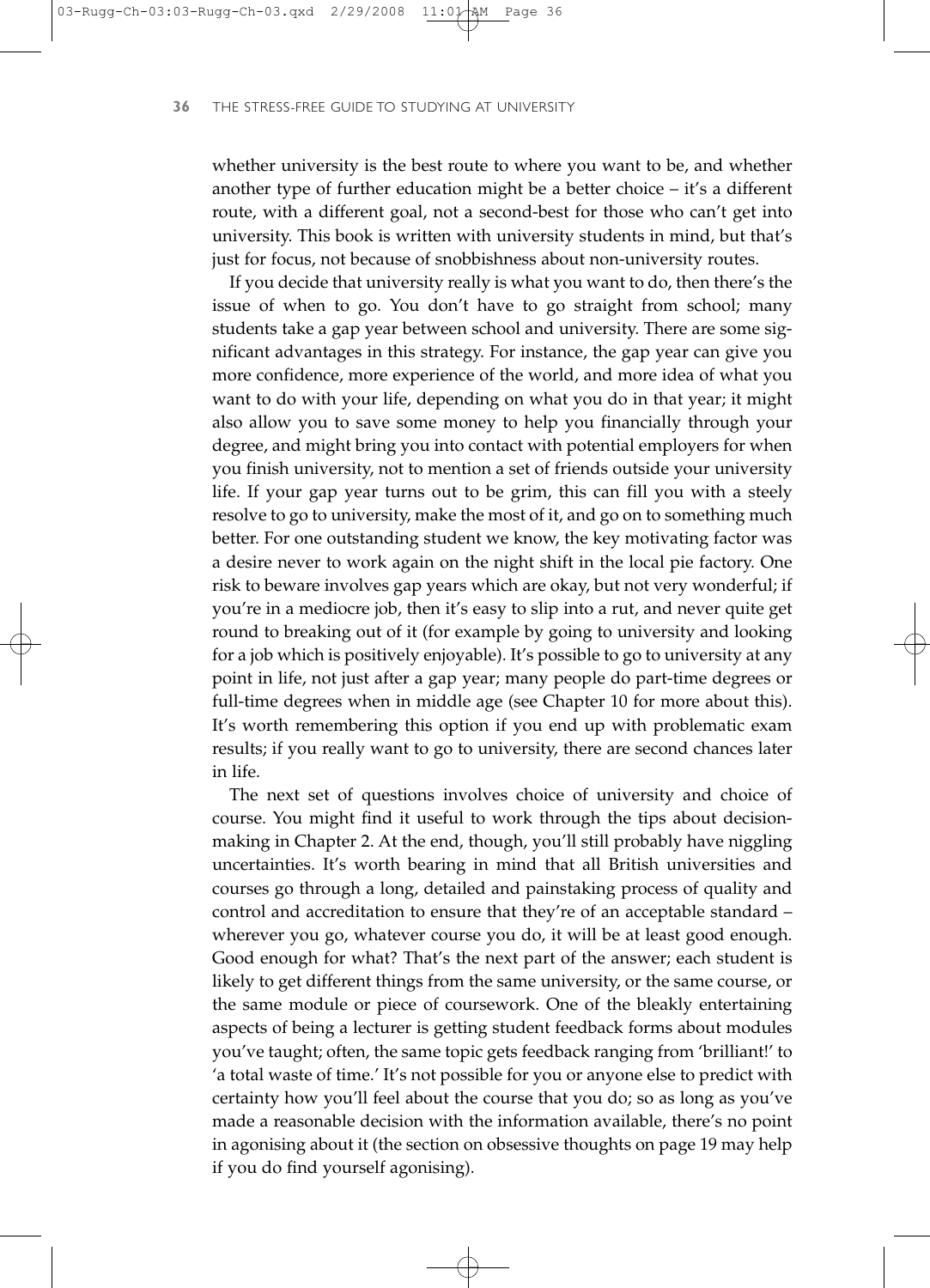### 03-Rugg-Ch-03:03-Rugg

#### LEAVING HOME AND STARTING UNIVERSITY **37**

What if you hate the university or the course? It's not like being in the French Foreign Legion in the old days; at university, you're allowed to change your mind. It's usually possible to change course within your university; if you hate the university, then there's no law against leaving and trying again at another university – you have the rest of your life to try again. If you're considering this route, then it's wise to start taking advice as early as possible; there's a fine balance between giving the course or university a fair trial, and leaving things till too late. Student advice services should be able to help with this. A rule of thumb that you might find useful is that if you're calmly certain that you want to leave, then that's probably the right decision; if you're not completely certain, or you're angry about something, then you should give some serious thought to staying, and fixing the situation. Finding ways of fixing a situation is a very useful skill in life, and if you can get being at university to work for you, then it gives you a richer and more interesting set of options for your life than most institutions.

# **BEFORE YOU START AT YOUR CHOSEN UNIVERSITY**

Some of the classic stressors in the first month at university are easily preventable, if you prepare in advance.

| What you can do about it                         |
|--------------------------------------------------|
| Learn basic cookery; get a basic<br>cookery book |
| Learn and practise; get a book on                |
| basic household management                       |
| Learn and practise; the book on basic            |
| household management should cover this           |
| Read this book's sections on the basic           |
| principles of academic life; read the            |
| university's documentation; if possible, talk    |
| to someone who's been there before               |
| Plan activities to keep you pleasurably          |
| occupied in spare time for the first few         |
| weeks; plan a couple of visits home              |
|                                                  |

# **PACKING, TRAVEL AND WEEK ZERO**

British universities have many venerable and colourful traditions. One of these is that on one weekend every year, large numbers of cars arrive at the university, usually driven by proud parents and weighted down with the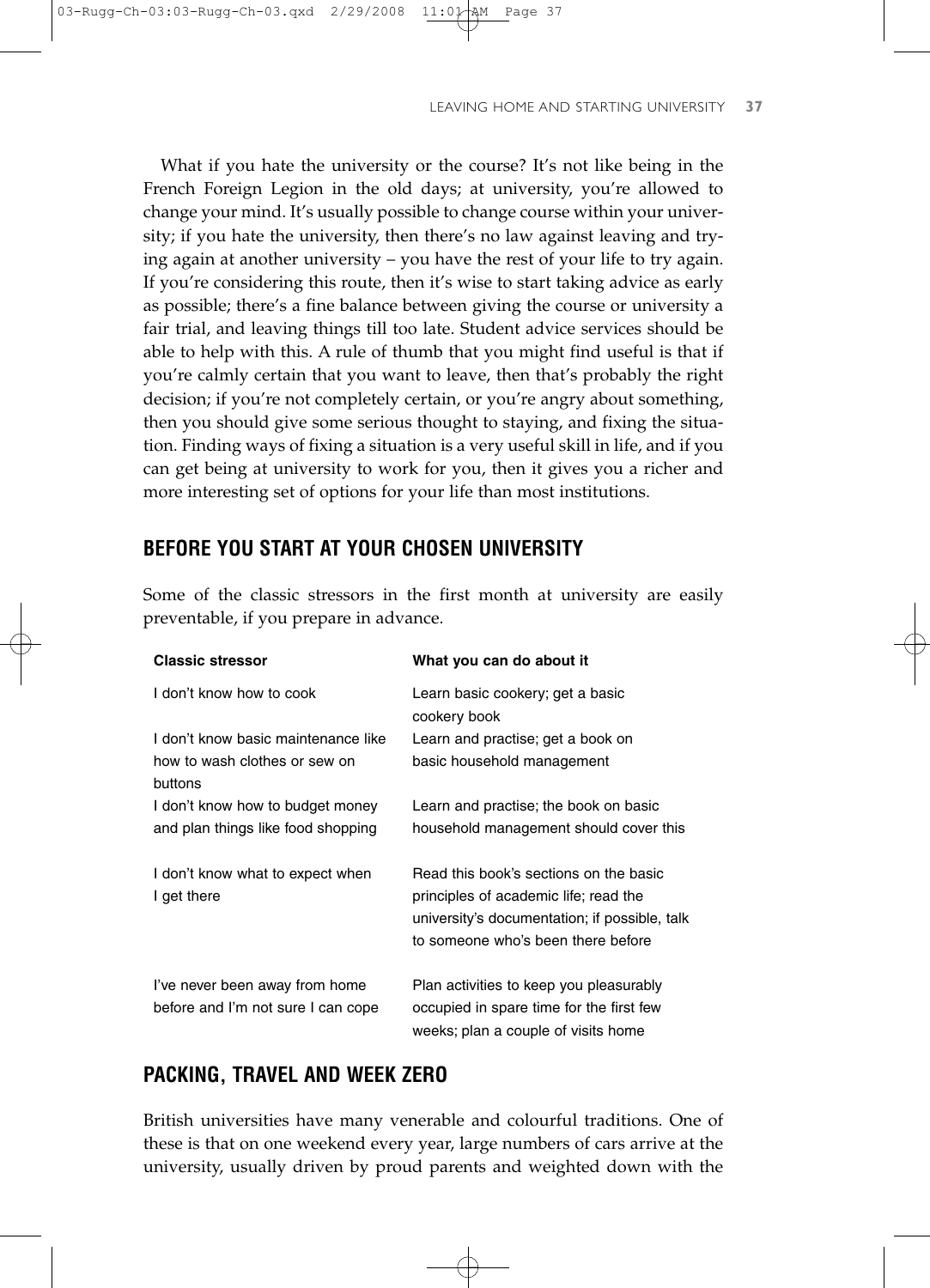belongings of the nervous student. It's a fine recipe for stress, and for the sort of language which makes the tradition colourful. (There's another set of traditions that affects overseas students, who normally arrive by taxi or bus in the small hours of the morning, in the rain; we discuss those in Chapter 10 about mature students, part-time students and overseas students.)

In an ideal world, if you were going to a university which wasn't too far away, you could sweet-talk your parents into a reconnaissance trip a few weeks in advance, when parking and restaurants wouldn't be clogged with new students, and you could treat it as an enjoyable day out. In reality, you'll probably have to settle for detailed map work in advance, setting out in good time, packing a picnic in an icebag, and being prepared to park somewhere less than wonderful. It's also a good idea to think carefully about which belongings you actually need – you'll probably acquire a lot more during your first year, and end up with piles of clutter. Many students live at home while doing their degree, which at least spares them from this set of hassles, though usually at the cost of other hassles. They may experience other problems, of course. A significant difficulty is often that of negotiating house rules when you are legally an adult, living with your parents. This is an issue for anyone over 18 living in the family home, but is probably made more difficult when you know that other 18-year-olds, living away from home, have a lot more freedom than you do. It's worth talking things through with your parents before you reach 18, and clarifying new ground rules, if you need them. Another possible issue is that because you are living away from the university campus, it may be difficult for you to socialise with other students. You may experience a double whammy in your social life if your best friends from home are away at other universities. A bit of forward planning, such as arranging to stay over sometimes with a friend who lives on campus, may mean that you can get more involved in university life. Take consolation from the fact that you will probably continue your homework habit from school, and so may get significantly more work done than your fellow students who have to contend with the distractions that campus life brings.

What should you pack? It's worth remembering that it's not like going to Antarctica – there will be shops, so if you forget your toothbrush, you'll be able to buy a new one. However, if you arrive in the middle of the night because of transport nightmares, or if you're unable to get to the shops for the first couple of days, then it's advisable to include enough basics to keep you going. The following list includes things that most students find useful. It assumes you'll be in a hall of residence providing you with meals in your first year, which is what most universities offer; you will obviously need other items if you're in self-catering or private accommodation. Check with your university or landlord in advance about what equipment is provided and what you may need to bring with you.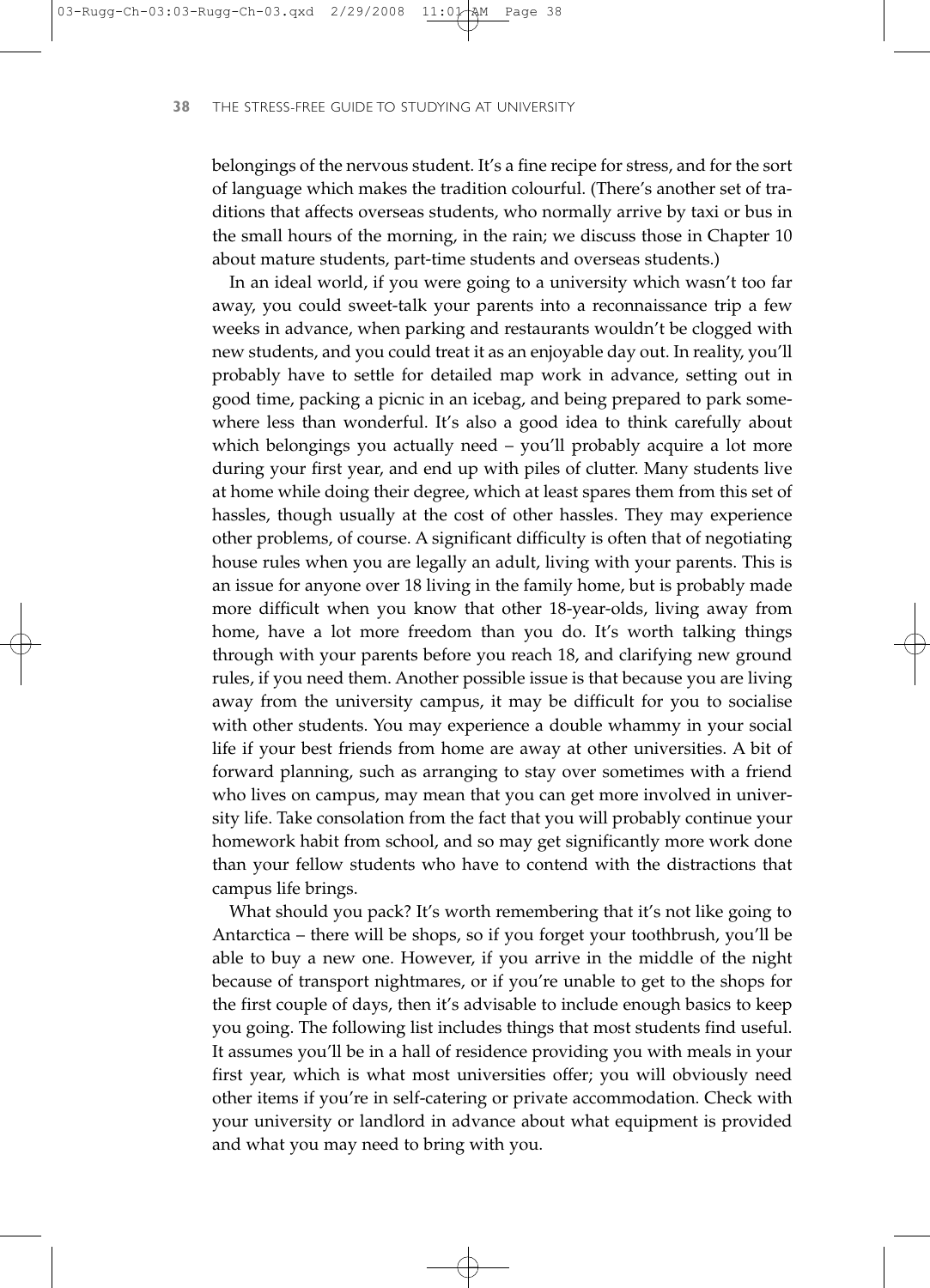LEAVING HOME AND STARTING UNIVERSITY **39**

- Coffee/tea/milk/sugar/biscuits; two mugs, two spoons, two plates (useful for socialising in the first week)
- Box of tissues
- Cash (in case the cashpoint machine has run out)
- Toothbrush, toiletries and towels
- Food for two days (including enough cold/dry/tinned food for one day just in case; if you don't need it, store it against future emergencies), plus plates, eating implements, and can opener
- Enough clothes for at least a week
- Paper, pens, folders for filing
- The university's documentation
- Map of the nearest town
- Something enjoyable to fill in your first two evenings a book, game or activity – in case you end up alone and at a loose end
- A plan of interesting, useful and fun things to do during the first week (you can always modify or abandon this if you end up having a wonderfully interesting, useful and fun time anyway).

Be wary about taking:

- anything of great sentimental value (in case it gets lost or broken)
- anything excessively valuable or delicate (in case it gets lost or broken)
- anything potentially embarrassing, such as your cuddly Mister Squiggles toy (in case it is seen and not properly appreciated by fellow students).

# **THE FIRST TWO WEEKS**

Another venerable tradition is that the first week of the academic year is chaotic. Nobody knows where anything is happening, or when it's happening; timetables change every few minutes; everywhere that you need to be is choked with vast hordes of lost souls heading in three directions at once. There are various unproductive ways you can react to this. You can express anger, and complain to The System at eloquent and sarcastic length about how nobody appears to know how to organise anything; you can sink into despair, and feel inadequate because you don't understand what's happening; you can give up and head down to the Union for a coffee or something stronger. None of these is particularly helpful, and they're likely to raise your stress levels sooner or later, rather than reduce them.

A more sensible approach is to apply a bit of thought. How likely is it that every university in the country happens to be incompetent in the first week? Not very; it's more likely that there's an underlying reason for the chaos (which there is, in the form of the inherent difficulties of timetabling without clashes when you don't yet have complete information about which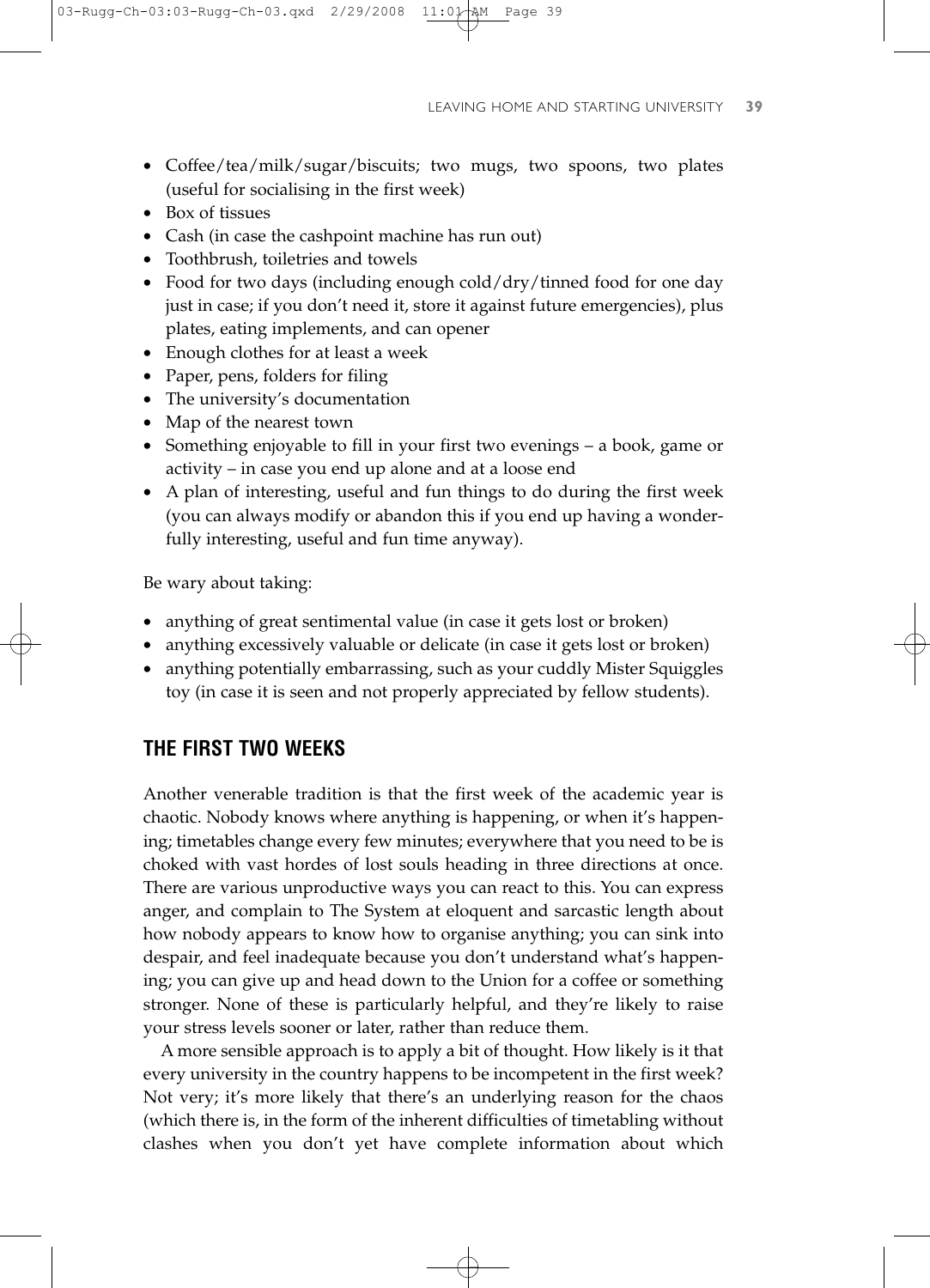students are doing which modules, but we'll spare you the grisly details of that problem). That being so, anger and sarcasm aren't likely to fix anything or win you any friends. How likely is it that anyone will manage to get to all the right places at the right times, against this backdrop? Not very; it's wiser to prepare yourself mentally for missing at least one thing, and accepting that this can happen through nobody's fault. If you miss something important, then it's polite and professional to get in touch with the responsible person as soon as possible, apologise for having missed it, and ask what you can do to catch up.

In the next few sections we work through some of the areas which tend to bring stress in the first couple of weeks and look at ways of dealing with them.

## **Academic issues**

A classic cause of stress arises from yet another time-honoured tradition, namely that nobody will tell you about the basic principles of academia. A simple example is that nobody will think to tell you the difference between a lesson which you experienced at school, and a lecture, a seminar and a tutorial, which you'll experience at university. A more subtle example is that usually nobody tells you what constitutes 'good writing' in their discipline. This can cause a lot of grief to mature students who are skilled in writing technical or business English, and who can't understand why their beautifullycrafted writing comes back with cutting remarks on it. This section contains a brief overview of the basic tools of the academic trade; you'll probably know 90 per cent of it already, but the remaining 10 per cent might make your life a lot easier.

In the early portion of your school life you're a conscript, and the teachers have the unenviable job of trying to push knowledge into your head. At university, you're a volunteer, and the traditional academic view is that it's now your job to pull knowledge into your own head – in other words, it's your responsibility to learn, not someone else's responsibility to teach you. It's also your responsibility to learn all the necessary skills for your chosen discipline, not just the fun bits. For instance, if you're planning to be a structural engineer, then a potential employer might reasonably expect that you can calculate whether your design will fall down in a strong wind. It's the lecturers' responsibility to make sure that you're exposed to the relevant knowledge; it's not their job to make it fun.

Every year, some hapless first year makes an embarrassing reference to 'teachers' or 'lessons' in front of lecturing staff. The lecturing staff consist of lecturers, senior lecturers, readers, professors and various other roles; the safest bet if unsure is to refer to them as 'lecturers.' Lecturers vary widely in their formality and philosophy; some are formal and aloof, others are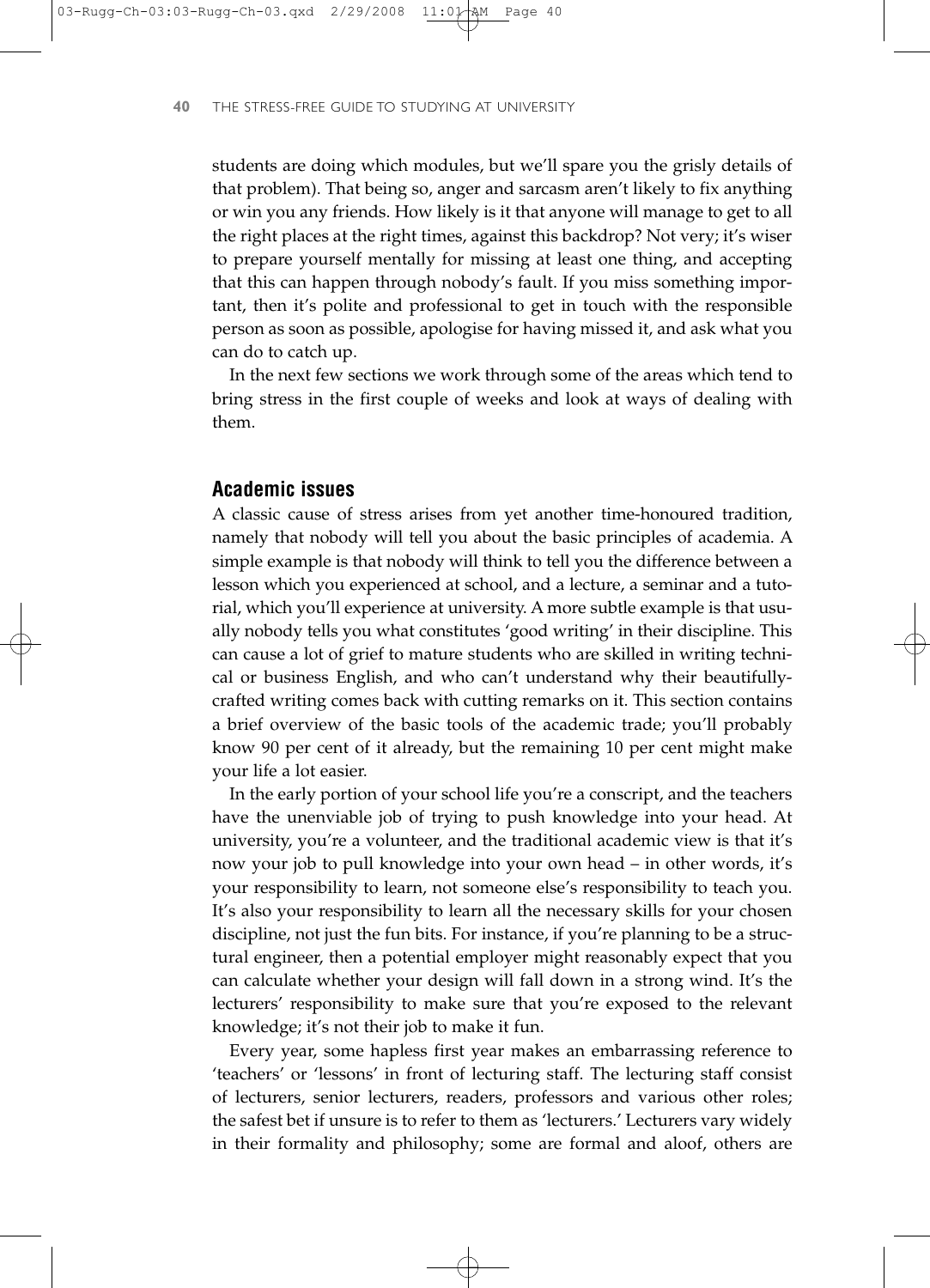informal and approachable (though this doesn't necessarily mean that they'll be generous markers). Some are happy to be called by their first name; others aren't. If in doubt, calling them 'Dr Smith' (or whatever their name is) is usually a safe option.

Universities, university departments and academics come from a proud tradition of independence dating back to the Dark Ages, so they all do things differently. The usual basic units of teaching and assessment are as follows, but expect variations wherever you go.

*The lecture* involves someone standing on their hind legs and talking at you for about an hour, usually accompanied by enough PowerPoint to drive anyone to tears. Some lecturers take questions during the lecture, others prefer them at the end. Almost all lecturers hate students coming in late and students talking in lectures. If you're bored, have the courtesy to sit quietly at the back, and read a book or think about what you'll do at the weekend or, of course, what the consequences of not listening to the lecture may be. Most lecturers over-run, which irritates their colleagues in the next lecturing slot as well as their long-suffering students.

*The tutorial* used to involve small groups of two or three students discussing something with an academic tutor, giving the students detailed, individual support. It now usually involves twenty or thirty students, most of whom sit in sullen silence expecting the tutor to pour knowledge into their heads, and two or three of whom sit at the back texting their mates or having private conversations. If you're sensible and moderately assertive, tutorials are a good way of learning more about the topics that particularly interest you, and which may not be covered in detail in the lectures.

*The seminar* traditionally, has involved a student, or group of students, giving a mini lecture or presentation on a particular topic to an audience of other students and/or staff. The topic was then discussed. Seminars are much less commonly used in this way than they once were, due in part to the unfortunate tendency of the appointed student or students not to turn up. Nowadays, the term is used to describe a number of forms of tuition, most often involving an invited speaker giving a talk, followed by questions and discussion.

*The practical* involves practising the practical skills required for your discipline – writing software, or dissecting a language, or doing work in the lab. A lot of students view this as a waste of time, and then wonder why they have trouble getting good marks and a good job. A lot of departments react by making practicals compulsory. As well as teaching students, universities also assess them. Assessment takes the form of examinations and of coursework (which itself takes a variety of forms, such as essays, literature reviews, practical write-ups and research projects).

*The exam* is like the exams you did at school; see Chapter 4 on exams and assessment later in this book.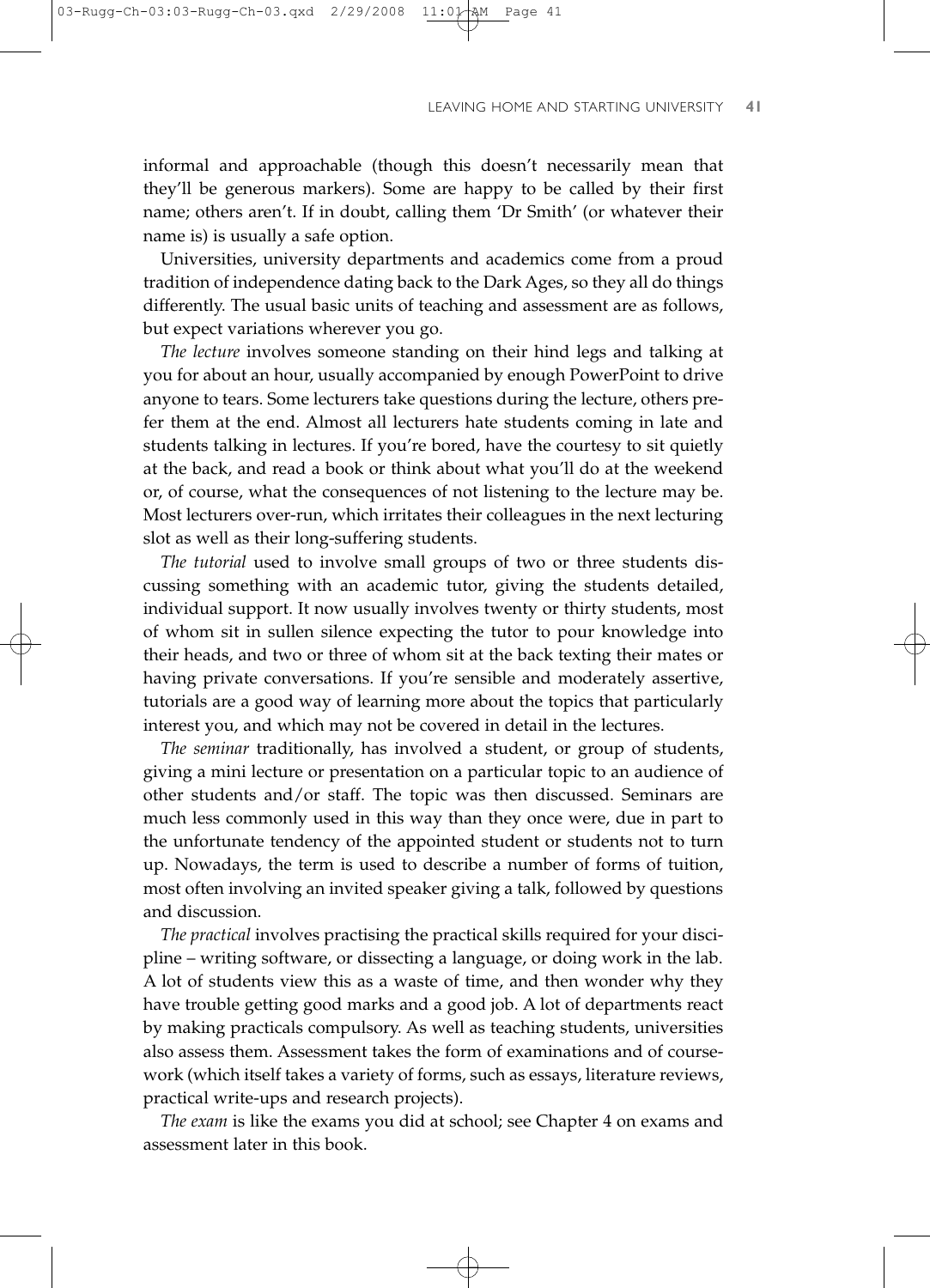*The coursework* often looks like the coursework that you did at school. This can be a problem, because the expectations at university are different from those at school; you might be set the same question, but the type and level of answer expected may be very different. You also need to beware of plagiarism – which means copying material written by someone else and passing it off as your own work. Schools currently appear to vary in how strictly they police this, but universities take a consistently hard line, and will have no hesitation about failing you in a piece of work if you plagiarise. Universities now give explicit guidance about how to avoid plagiarism and how to reference other people's work, but if in doubt, it's advisable to check that you understand this properly. Proper referencing and avoidance of plagiarism are basic tools of your trade as a university student.

*The final year project* is used by most departments, but not all. It involves you doing a substantial piece of research-based work of your own, supported by an academic supervisor. The research project culminates in a written dissertation. Many students, and some departments, will refer to the whole process as a dissertation. If you view this as a positive opportunity, you can use it to get a foot in the door with potential employers; there's more about this in Chapter 8.

# **Practicalia**

One major stressor is the unknown; another is feeling out of control. You can tackle a lot of the unknown by simply writing down a list of your dreads, and then finding out the answers. (It's a good idea not to put your name at the top of the list; this reduces the risk of subsequent paranoia about whether someone else on your course might find it …) When written down, the list will probably look a lot less frightening – it often contains items like 'What happens if I fail this exam?' or 'Where are the printers?' Most of these questions you'll be able to answer for yourself with a bit of digging through the university's support materials. For the others, you can try an approachable member of staff.

You can tackle a lot of the control issues by doing some basic planning. For instance, you can plan to alternate between late nights and early nights for the first week, so that you have some balance between socialising and getting enough rest. It's a good idea to set aside some time each day during the first week for catching up with yourself – taking stock, planning, or just having some quiet relaxation. Even a very basic plan makes a lot of difference, and puts you sufficiently in control to start making some better-customised plans.

It's a good idea to locate resources as early as possible – printers, photocopiers, washing machines, and suchlike, but also fun resources such as university clubs, local attractions, and so on. Once term starts, it's horribly easy to end up spending all your time in the same few, familiar places, which might be okay, but which are not necessarily going to fill your mind with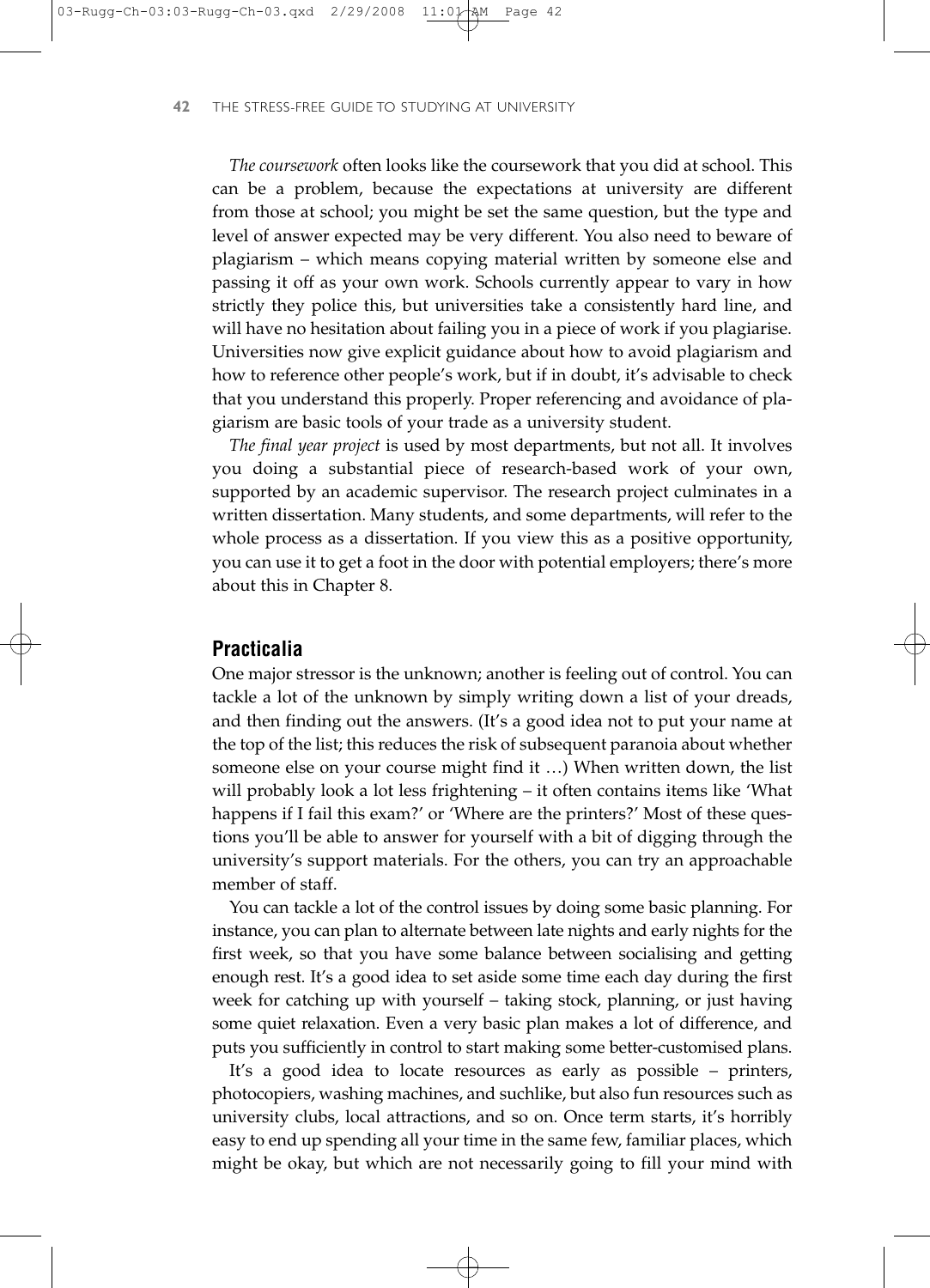wonder and good memories, so keep exploring. It's also useful to learn about the support facilities available at the university sooner rather than later, so that if you hit a crisis, you won't have the added hassles of having to find out where to go. There's a section on this at the end of this chapter.

# **Social life**

At school you're stuck with your classmates whether you love them or hate them; if you're unpopular, then it's pretty hellish. University is different; you don't need to interact with other people on the course any more than you choose to, and there are literally thousands of other students who are potential friends, companions, inspirations, and lovers. If you've had a rough time at school, then university can be a wonderful experience of freedom, and a great source of social life; most students end up with life-long friendships that start in their student days. Freedom, however, often comes with a price, and for new students, that price is frequently anxiety about social life in a new environment. Here are some classic anxieties, and things that you can do about them.

conversations conversation skills

People will laugh at me because of Try watching a good American sitcom; where I come from/how I speak/what they usually have at least one they called me at school/my sexuality/my unpleasant character who laughs at cluelessness everyone. Avoid individuals of that

#### **Anxiety What to do**

I don't know anybody **Nor do most of the other first years**; strike up some conversations with people you want to get to know better I don't know how to strike up **Read the section below on basic** 

Everyone ignores me So what? Everyone else has their own preoccupations at the moment. Would you feel happier if everyone was looking at you?

I'm worried that I won't make any **Making good friends takes time.** It's a friends good idea to make acquaintances in the first week, while everyone else is in the same boat and is approachable; you can then take your time and see which of them you'd want to have as friends

> sort; work on any bad habits that you do have; seek out people that you get on well with. Universities are usually pretty tolerant of diversity (if only because so many of the academic staff are raving eccentrics)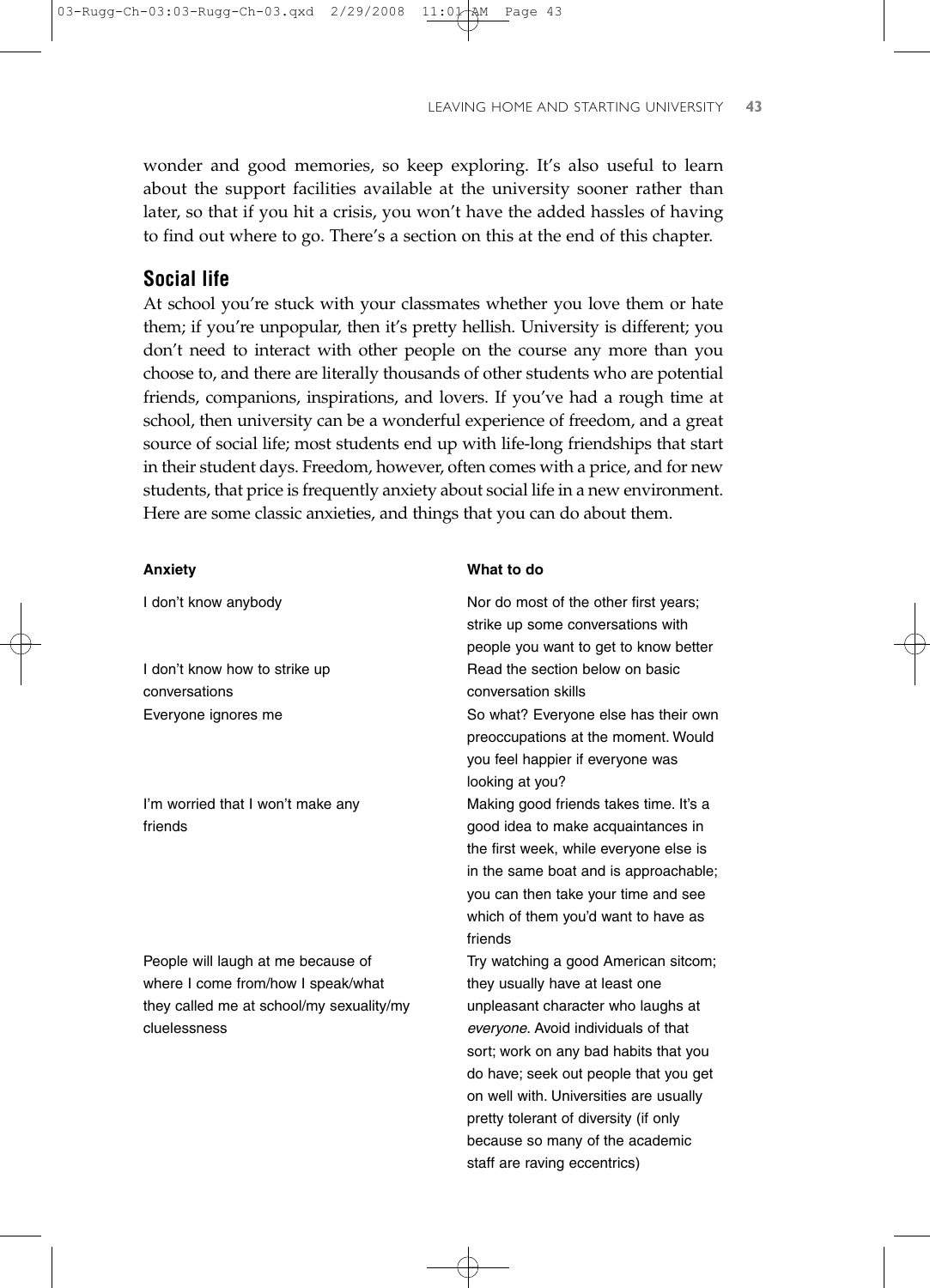#### *Making basic conversation*

If you find yourself living somewhere you've never lived before, in an institution you're not familiar with, interacting with a crowd of people you don't know, the chances are that unless you are very confident and outgoing, you will at times feel lonely and friendless. This feeling is particularly noticeable when everyone else seems to be going around with 'buddies.' Do not be deceived. Some people do make best friends in their first week at university, but the chances are their friendships will change and develop throughout their university life. So how do you go about making friends? Here are some ideas;

- Remember that other first years, however confident they look, are probably feeling as lost as you are.
- Don't be afraid to start a conversation. Most people will not feel intimidated by someone catching their eye and smiling, or asking how they're getting on, and neither of you need to continue the conversation if you don't want to.
- Ask questions. Most people respond well to other people showing an interest in them. 'Where are you from?' 'What course are you doing?' 'Where are you living?' What's it like?' are fairly non-intrusive questions which could start a conversation. But don't interrogate. Give your potential friend a chance to reply.
- Listen about as much as you talk. Sometimes people open up if you volunteer information, as in; 'I'm from Huddersfield, how about you?' or 'I'm reading German, what are you studying?'
- Don't be desperate. Nothing frightens other people off so much as someone who is too persistent or intrusive. It takes time to build up friendships, so get to know people gradually. You're most likely to make friends with people you see frequently, anyway, so you'll have time to do this.
- Take time to assess the context. This is particularly important in terms of sexual relationships, especially if you are not the same age, or of the same cultural background as most of your fellow students, as the following examples will demonstrate:

One of us knew a middle-aged, recently divorced male postgraduate who was under the impression that sexual morals amongst undergraduates were so loose that he would have no problem making sexual conquests. Most of the female students he met found his behaviour offensive and disturbing. It was only after one student took him aside to have a long, serious conversation that he realised how wrong he was. Another friend, a recent graduate, accustomed to the relatively safe informality of university, once made the mistake of inviting a male work colleague back to her flat for coffee after a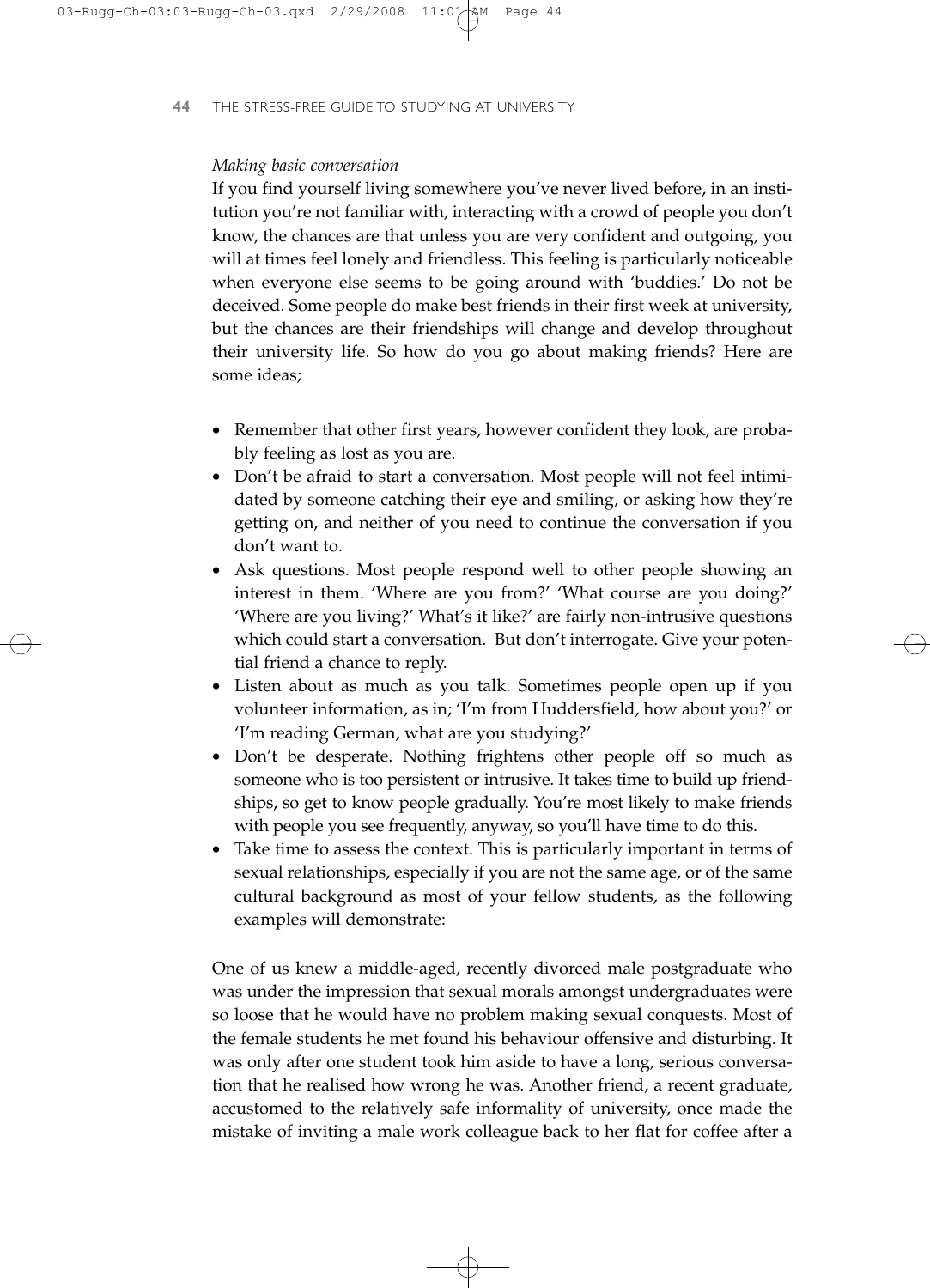social event. She discovered that his idea of 'coffee' was very different from her own, and she had considerable trouble persuading him to leave.

# **Emotions – homesickness and the like**

No matter how socially skilled and popular you are, it's still likely that you'll go through some challenging emotions in your first weeks. You'll be at the bottom of the status ladder – there's nothing lower in the university than a new first year undergraduate – after being at the top of the status ladder in your school. That's inevitable, and it's wise to learn to live with it; you'll have the same experience when you start your first job after graduation, and quite possibly have similar experiences when you're promoted into a new role.

You'll also probably be homesick. This isn't a sign of weakness; it's a sign that you care about the people you're parted from, which is not a bad thing. At a practical level, if you feel that you have a reasonable level of understanding of what you're doing at university, and control over your situation, that will reduce the anxiety that can be associated with homesickness – the desire to flee back to somewhere safe and comforting away from a stressful and incomprehensible new world. That can nonetheless leave the feeling that, no matter how much you like university, you still like somewhere else and want to be there. If home isn't too far away, then you can try scheduling some visits there in the first term – again, if you schedule them in advance, rather than fleeing home on the spur of the moment when it all gets too much, then you'll feel better all round.

Part of being at university is the getting of wisdom, and that can involve pain. So do many of the good things in life, there's usually a price for anything worthwhile. One of the things you'll need to come to terms with is that life involves change, and that you can't avoid change forever. Even if you had stayed back home, it wouldn't be the same 'back home' as it was before. You wouldn't be at school any more; many of your friends would have moved away to university or to jobs; you'd be starting a new job yourself, or starting to experience unemployment. That's probably not the most immediately cheering thought if you're reading this in a lake of tears while wishing you were back on the sofa at home watching TV with your mates, so here's a more positive thought. Stay in touch with the good bits of life at home, including your friends; have some pictures and objects around that give you good memories; think about the positive aspects of life at home, and remember that you can go back there when you want to. Do this in a pleasant setting at university, rather than one with bad associations. This should help you to have a balanced view of the good things in both bits of your life, rather than a view of all university things as being bad, and all home things as being good.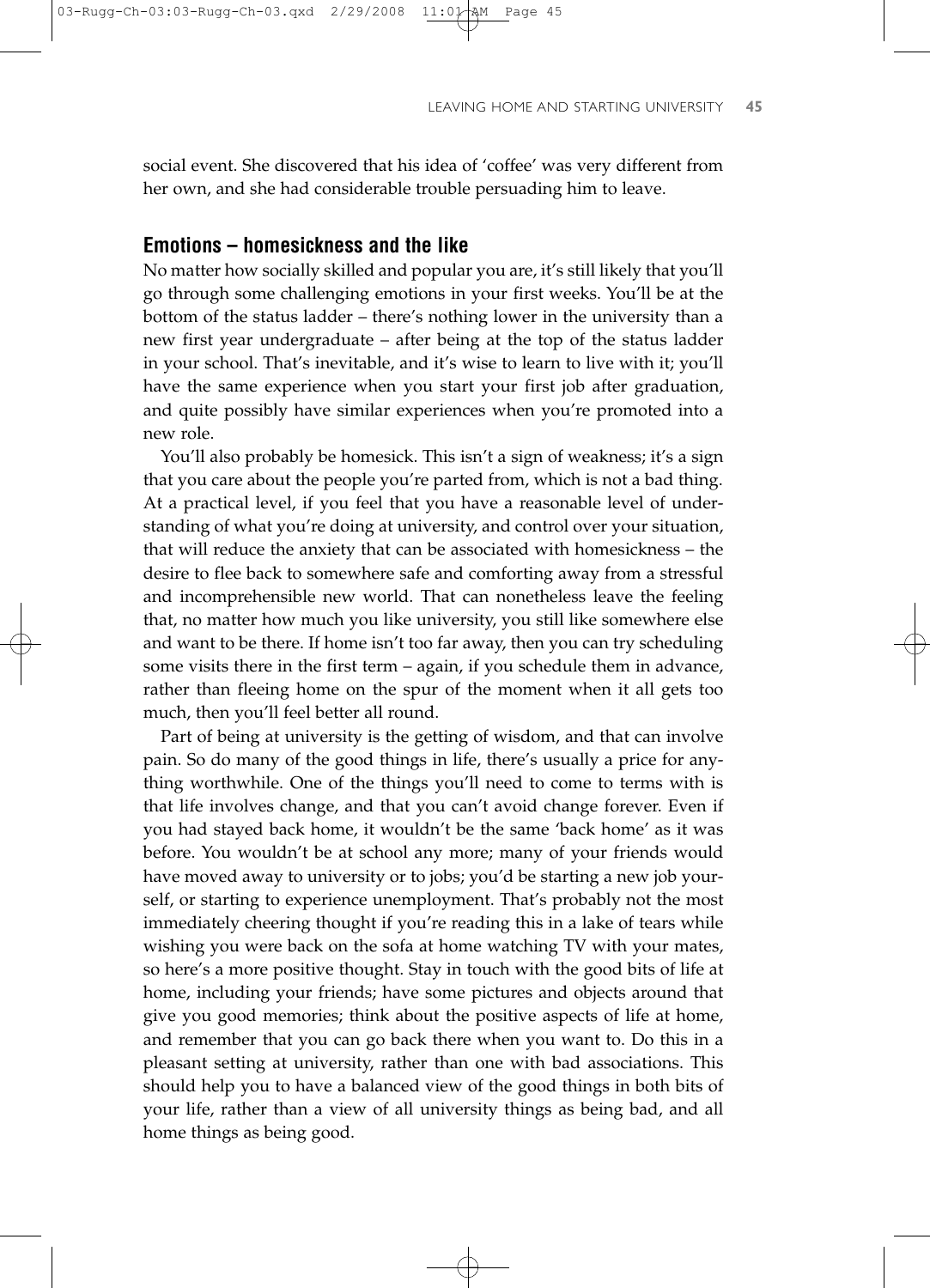# **Resource location and forward planning**

You'll probably run into some sort of minor hassle eventually; when that happens, it's useful to know about the support facilities available to you. It's a good idea to identify what they are in advance, so you can find them immediately when you need them. The academic system can be supportive, to an extent, which often surprises students. All universities have free student support services, such as counselling and financial advice; all universities also have administrative procedures which will take account of students' personal problems when these are likely to affect their marks in examinations and coursework. The sensible thing is to find out about these forms of support as early as possible, so that you don't need to look for them when you're too upset to think clearly. They'll probably be in the student handbook, or failing that, the department secretaries and your personal tutor will be able to tell you. Appendix 2 lists the main support facilities that most universities offer, and has space for you to fill in their contact details.

If external events look as if they could adversely affect your academic work, tell your tutor as soon as possible and ask what you need to do. You may need documentation to show you have been ill, or involved in an accident, for example. Usually you just need to fill in a form saying that you'd like extenuating circumstances taken into account, and to provide some evidence that the extenuating circumstances really exist. Sometimes you might not want any of the academic staff to know the details of those circumstances; the usual way of handling that is to ask the counsellor or doctor treating you to write a letter saying that you are going through distressing circumstances, without saying anything about what they are. (We've said 'usually' only because we can't absolutely guarantee that this applies everywhere, but it's been the case everywhere that we know about.). There's a further section on extenuating circumstances on pages 53–54.

## **SUMMARY**

Almost everyone finds the transition to university stressful for some or most of the time (a few people just find it exciting). It's tempting to agonise about whether you've chosen the right university and the right course, but as long as you've done basic homework, then there's no point in worrying about your choice; it's more important to work out how to make the most of where you end up. You'll probably feel lost and clueless at the start; so will everyone else. You'll also not have your old network of friends; nor will anyone else, and this is a chance for you to grow out of what you were at school and into someone new, with a fresh start in life.